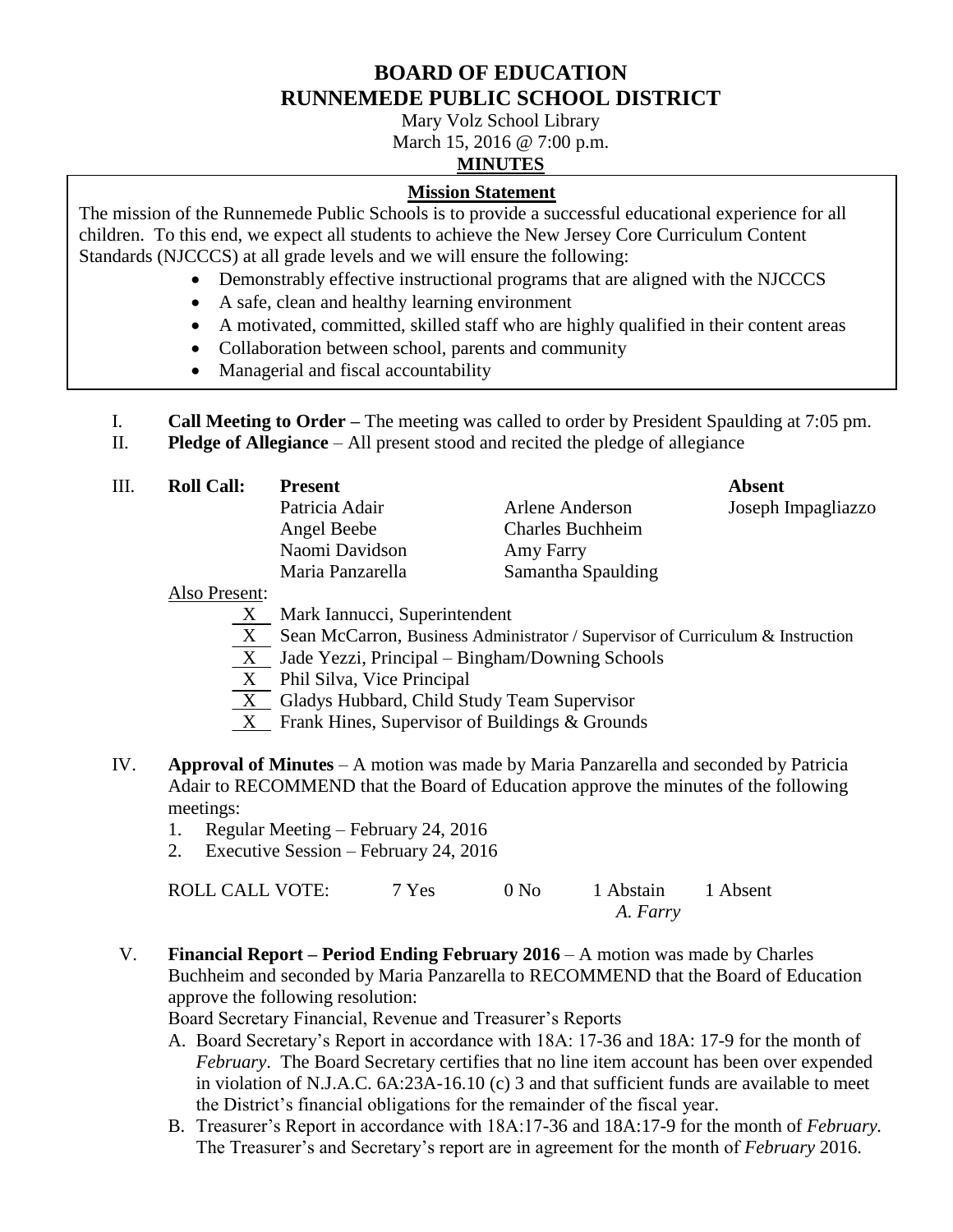- C. Board Secretary in accordance with N.J.A.C. 6A:23A-16.10 (c) 2 certifies that there are no changes in anticipated revenue amounts or revenue sources.
- D. Board of Education Certification pursuant to N.J.A.C. 6A:23A-16.10 (c) 4, we certify that after review of the secretary's monthly financial report (appropriations section) and upon consultation with the appropriate District officials, that to the best of our knowledge no major accounts or funds have been over expended in violation of N.J.A.C. 6A:23A-16.10 (b) and that sufficient funds are available to meet the District's financial obligations for the remainder of the fiscal year.

 \_\_\_\_\_\_\_\_\_\_\_\_\_\_\_\_\_\_\_\_\_\_\_\_\_\_\_\_\_\_\_\_\_\_ March 15, 2016 Business Administrator Date

ROLL CALL VOTE: 8 Yes 0 No 0 Abstain 1 Absent

- VI. **Presentations –** 1. Mrs. Maitag and Mr. Bonora Volz Technology 2. Budget Presentation
- VII. **Correspondence -** 1. NJSBA Patti Adair will be recognized with a Certificated Board Member Award at May 3, 2015 Camden County School Boards Dinner 2. President Spaulding recognized Naomi Davidson for her service on NJSBA Finance Committee
- VIII. **Recognition of Citizens - Public Comments on Agenda Items Only - None**
- IX. **Secretary / Curriculum Report** *–* Dr. McCarron reviewed the budget presentation at the front end of the meeting.
- X. **Superintendent's Report** Mr. Iannucci discussed QSAC Visit, Sports Award Banquet, **B**aseball and Softball start dates

#### XI. **Principals' Reports**

A. Fire and Security Drills to date were conducted as follows:

| <b>SCHOOL</b>  | <b>TYPE OF DRILL</b> | <b>DATES</b>      | <b>DURATION</b>      |
|----------------|----------------------|-------------------|----------------------|
| <b>BINGHAM</b> | Fire Drill           | March 10, 2016    | 4 minutes            |
|                | Shelter In Place     | March 11, 2016    | 5 minutes            |
| <b>DOWNING</b> | Fire Drill           | March 10, 2016    | 3 minutes            |
|                | Shelter In Place     | March 11, 2016    | 3 minutes            |
| <b>VOLZ</b>    | Fire Drill           | February 22, 2016 | 3 minutes 1 second   |
|                | <b>Bomb Threat</b>   | February 25, 2016 | 3 minutes 27 seconds |

- B. Nurse's Report
- C. Buildings and Grounds Report
- D. Special Education Report

### XII. **Other Reports**

- A. PTA Report April 29, 2016 will be the annual Basket Auction (all donations should be dropped off at Volz by April 13, 2016
- B. Committee Reports
	- Camden County Educational Services Commission No Report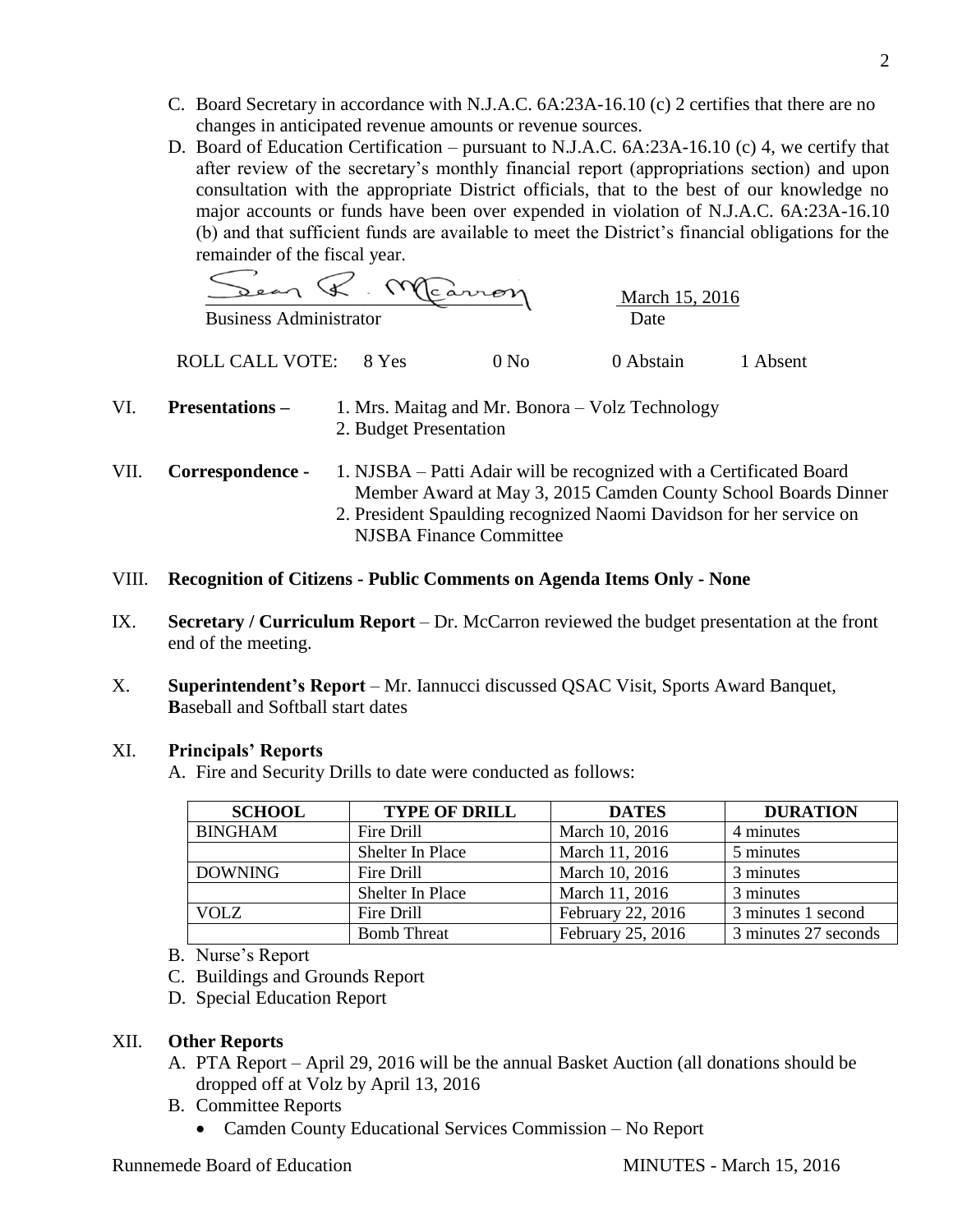- NJSBA Report There will be a meeting in May 2016
- Black Horse Pike Regional School District Budget Presentation (Runnemede taxes down 0.44)
- Negotiations Next meeting will be  $3/16$
- Personnel Committee Staffing, Personnel Processes, Evaluations, Job Descriptions, and Stipends were all discussed.

### XIII. **Unfinished Business – None**

### XIV. **New Business**

A. **PROPERTY & TRANSPORTATION** – A motion was made by Maria Panzarella and seconded by Naomi Davidson to approve the following on the recommendation of the Superintendent:

| <b>FACILITY</b> | <b>USER</b>              | <b>PURPOSE</b>      | <b>DATE</b>   | <b>TIME</b>                         |
|-----------------|--------------------------|---------------------|---------------|-------------------------------------|
| Mary Volz       | <b>Holiday Committee</b> | Storage and         | $3 - 22 - 16$ | $4:00 \text{ pm} - 6:00 \text{ pm}$ |
| Classroom D-4   |                          | distribution of     |               | (food will be delivered in the      |
|                 |                          | Spring food baskets |               | morning and stored until            |
|                 |                          | to needy families   |               | distribution time)                  |

|  | <b>Field Trips</b> |  |
|--|--------------------|--|
|--|--------------------|--|

| Location                    | Purpose             | Date          | <b>Students</b>       | <b>Advisor</b>  | <b>Transportation</b>                    |
|-----------------------------|---------------------|---------------|-----------------------|-----------------|------------------------------------------|
| Edelman Planetarium         | Planetarium and     | $5 - 18 - 16$ | Mary Volz             | Kayleigh Root   | <b>TBD</b>                               |
| Rowan University            | college tour        |               | <b>Honor Society</b>  |                 |                                          |
| Glassboro, NJ               |                     |               |                       |                 |                                          |
| Rohrer Middle School        | Battle of the Books | $5 - 23 - 16$ | $5th$ and $6th$ Grade | Michael Ralston | <b>NEW BUS COMPANY:</b>                  |
| Collingswood, NJ            | Competition         |               | <b>Students</b>       |                 | <b>First Student Transportation</b>      |
| Previously approved 2-24-16 |                     |               |                       |                 | l bus @ \$200.00*                        |
|                             |                     |               |                       |                 | Mt. Ephraim students will share the      |
|                             |                     |               |                       |                 | bus ride with us to Berlin. Cost will be |
|                             |                     |               |                       |                 | split between the two districts - *      |
|                             |                     |               |                       |                 | \$100.00 ea.                             |

3. Runnemede school bus to transport Triton Regional High School students home from a science competition in Bridgewater, NJ on May 14, 2016 at a rate of \$180.00.

ROLL CALL VOTE: 8 Yes 0 No 0 Abstain 1 Absent

- **B. PERSONNEL** A motion was made by Charles Buchheim and seconded by Maria Panzarella to approve the following on the recommendation of the Superintendent:
	- 1. Mindy Martinez as Softball Head Coach at \$2600
	- 2. Lindsey Lamonica as Softball Assistant Coach at \$1900
	- 3. Michael Root as Baseball Coach (pending paperwork) at \$2600
	- 4. Medical leave for Employee #455, beginning March 18, 2016 with end date to be determined.
	- 5. Tom Torrillo as Volunteer Baseball Assistant Coach *It was noted that Mr.Torrillo requested to be a volunteer*

| ROLL CALL VOTE: 8 Yes        | 0 N <sub>0</sub> | 0 Abstain | 1 Absent                 |
|------------------------------|------------------|-----------|--------------------------|
| Runnemede Board of Education |                  |           | MINUTES - March 15, 2016 |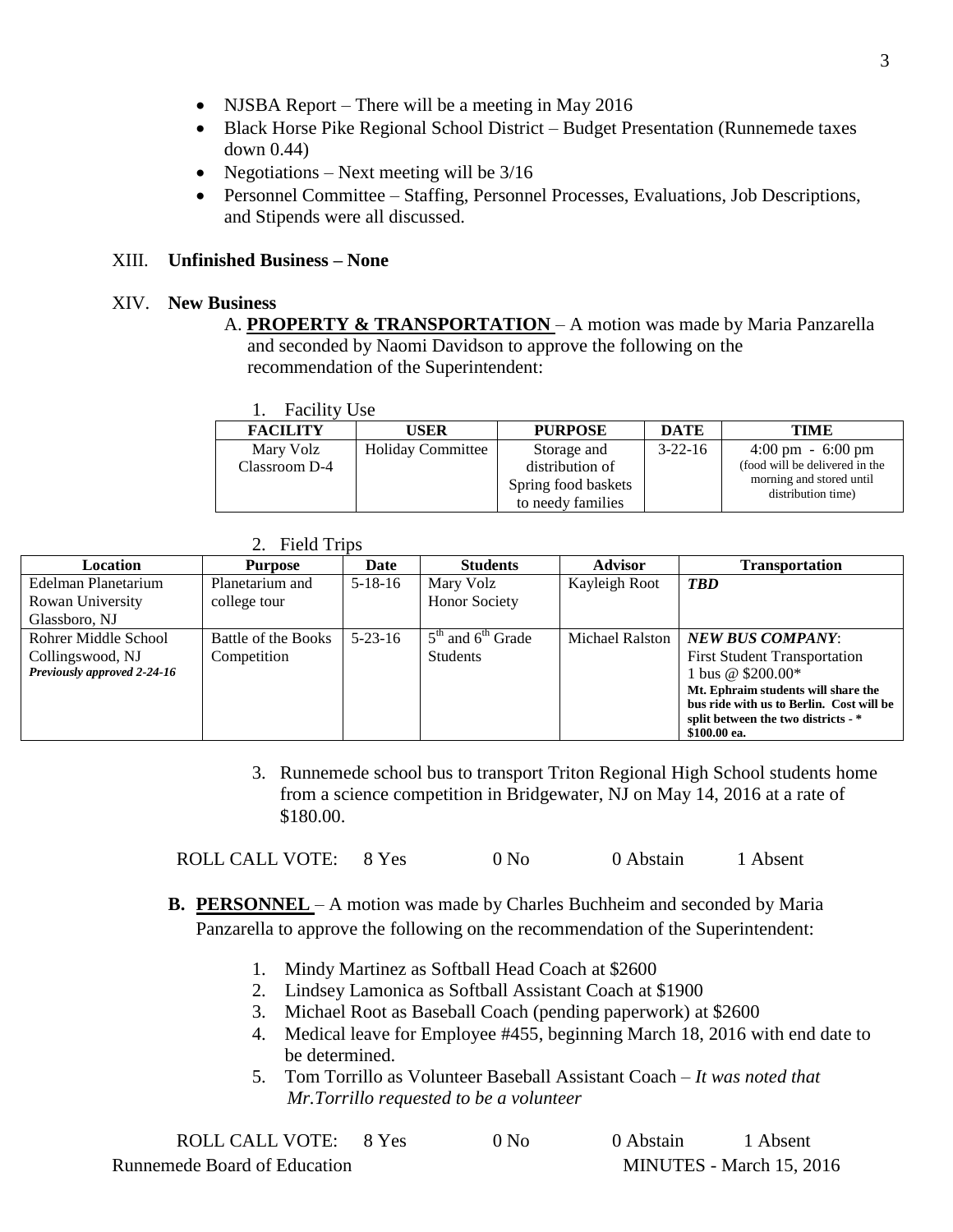- **C. FINANCE**  A motion was made by Maria Panzarella and seconded by Naomi Davidson to approve the following on the recommendation of the Superintendent and School Business Administrator to approve the following as attached:
	- 1. Transfers and Appropriation/Revenue Adjustments *February* Cash Report – *February* Receipt Report – *February* Treasurer's Report – *February* Board Secretary's Report – *February*

| <b>NAME</b>           | <b>WORKSHOP/CONFERENCE</b>          | DATE(S)/TIME                        | <b>COST</b> |
|-----------------------|-------------------------------------|-------------------------------------|-------------|
| <b>Becky Giordano</b> | <b>SEMI Regional Spring Meeting</b> | $3-16-16$                           | $\Omega$    |
|                       | Sponsor: NJ Public Consulting       | $9:30$ am $-11:30$ am               | Mileage     |
|                       | Group US                            |                                     |             |
|                       | Location: Burlington County         |                                     |             |
|                       | Special Services School Dist.       |                                     |             |
|                       | Westhampton, NJ                     |                                     |             |
| Mark Iannucci         | Transitional Leadership: The Role   | $3-17-16$                           | \$149.00    |
|                       | of the Superintendent               | $9:00 \text{ am} - 1:30 \text{ pm}$ | Mileage     |
|                       | Sponsor: NJ Association of School   |                                     |             |
|                       | Administrators                      |                                     |             |
|                       | Location: Crowne Plaza              |                                     |             |
|                       | Monroe Township., NJ                |                                     |             |
| Patricia Adair        | <b>Integrative STEAM Student</b>    | $4 - 6 - 16$                        | $\Omega$    |
|                       | Achievement                         | $6:00 \text{ pm} - 9:00 \text{ pm}$ | Mileage     |
|                       | Location: PSE&G, Salem, NJ          |                                     |             |
| Patricia Adair        | Camden/Gloucester County Joint      | $5 - 3 - 16$                        | $\Omega$    |
|                       | <b>SBA</b> Meeting                  | $6:00 \text{ pm} - 9:00 \text{ pm}$ | Mileage     |
|                       | Sponsor: NJ School Boards Assoc.    |                                     |             |
|                       | Location: Villari's Lakeside        |                                     |             |
|                       | Sicklerville, NJ                    |                                     |             |
| <b>Steven Bonora</b>  | Garden State Summit Featuring       | $5 - 25 - 16$                       | $\Omega$    |
| Sean McCarron         | Google for Education                | $8:30 \text{ am} - 4:00 \text{ pm}$ | Mileage     |
| (*presenting)         | Sponsor: Georgian Court Univ.       |                                     |             |
|                       | Location: Georgian Court Univ.      |                                     |             |
|                       | Lakewood, NJ                        |                                     |             |

2. Professional Development Workshops

3. Payment of Bills (Bills Lists attached)

| <b>ACCOUNT PERIOD/BATCH #</b>        | <b>TOTAL AMOUNT</b> |
|--------------------------------------|---------------------|
| Bills List #1 - Payroll $02/12/2016$ | \$357,815.32        |
| Bills List #2 - Payroll 02/29/2016   | \$371,569.81        |
| Bills List $#3 - A/P$ Batch $#69$    | \$297,971.49        |
| Bills List $#4 - A/P$ Batch $#61$    | \$513,217.48        |
| Bills List #5 -                      | \$151,749.53        |
| Cafeteria – Batch #60                | \$17,418.26         |
| <b>TOTAL</b>                         | \$1,709,741.89      |

4. Approve the tentative 2016-2017 budget to submit to the Executive County Superintendent for approval by the March 22, 2016 deadline. Final budget to be approved during the public hearing in April 2016.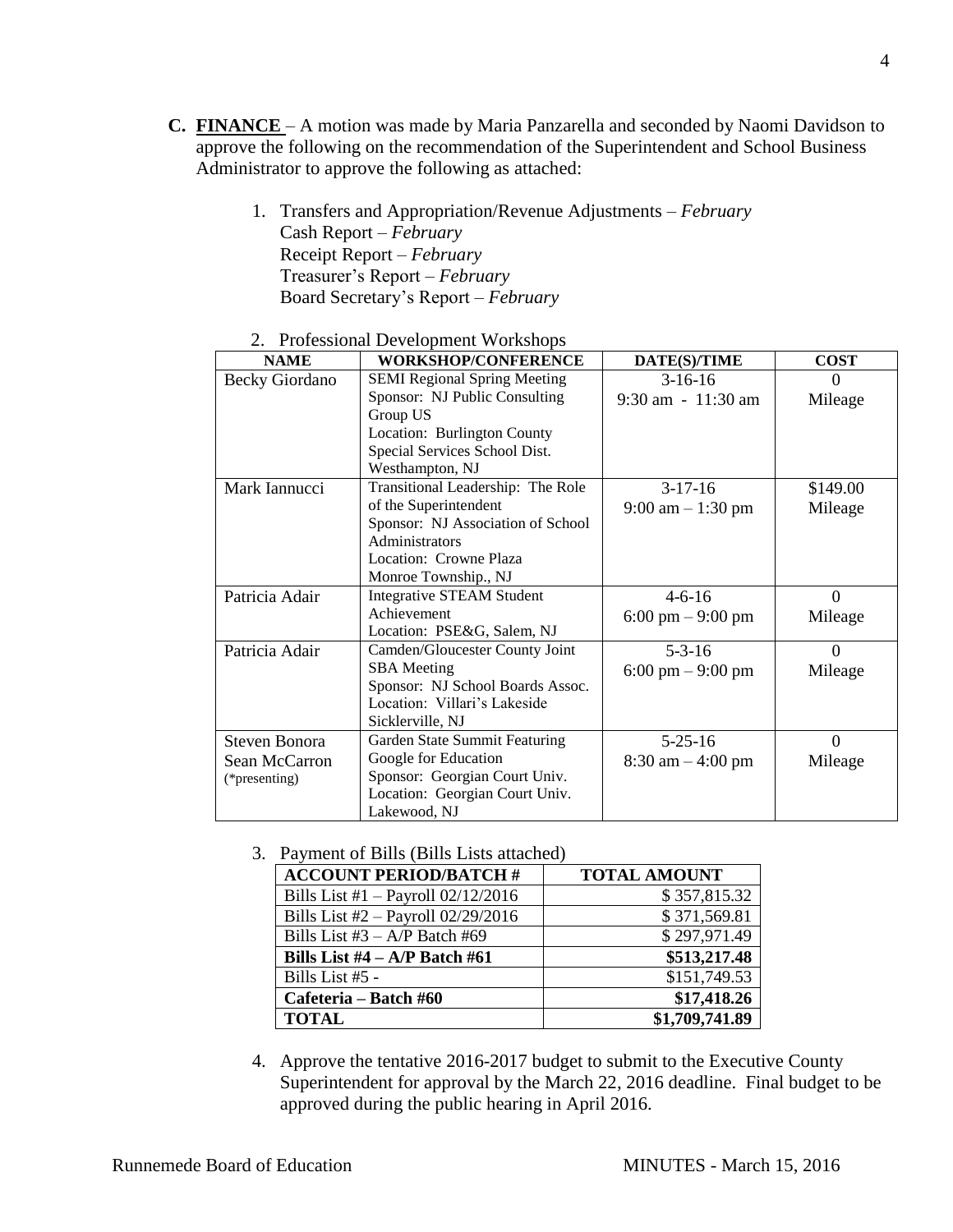- 5. Hampton Behavioral Health Center to provide homebound instruction for SID #9746673123.
- 6. Amend the district's Long Range Facility Plan (LRFP) via Garrison Architects to include land acquisition.

ROLL CALL VOTE: 8 Yes 0 No 0 Abstain 1 Absent

- **D. CURRICULUM**  A motion was made by Maria Panzarella and seconded by Angel Beebe to approve the following on the recommendation of the Superintendent:
	- 1. 2016 2017 Calendar
	- 2. Accept the fully funded donation from DonorChoose.org for:
		- a. Lindsey Lamonica's project "Weebling and Wobbling Through 3<sup>rd</sup> Grade" \$460.00
		- b. Jamie Dutkin's project "The Wonderful World of Writing" \$250.00
	- 3. Approve application submissions of the following grant opportunities to the NJ Department of Education:
		- a. Innovate NJ Summer Blended and Personalized Learning
		- b. Mathematics and Science Partnership Program MSP

| ROLL CALL VOTE: |  | 0 N <sub>0</sub> | 0 Abstain | 1 Absent |
|-----------------|--|------------------|-----------|----------|
|-----------------|--|------------------|-----------|----------|

- **E. POLICIES/PUBLIC RELATIONS**  A motion was made by Maria Panzarella and seconded by Charles Buchheim to approve the following on the recommendation of the Superintendent:
	- 1. Policies & Regulations for First Reading
		- a. P 0167 Public Participation in Board Meetings Revised
		- b. P 0168 Recording Board Meetings (Revised)
		- c. P 2422 Health and Physical Education ( Revised)
		- d. P 2425 Physical Education (Abolished)
		- e. P 2431 Athletic Competition (M) Revised
		- f. P 2431.2 Medical Examination Prior to Participation on a School-Sponsored Interscholastic or Intramural Team or Squad (M) Revised
		- g. P & R 5111 Eligibility of Resident/Nonresident Students (M) Revised
		- h. P & R 5310 Health Services (M) Revised
		- i. P & R 5330.01 Administration of Medical Marijuana (M) (New)
		- j. P & R 8462 Reporting Potentially Missing or Abused Children (M) Revised
		- k. P8550 Outstanding Food Service Charges (Revised)

ROLL CALL VOTE: 8 Yes 0 No 0 Abstain 1 Absent